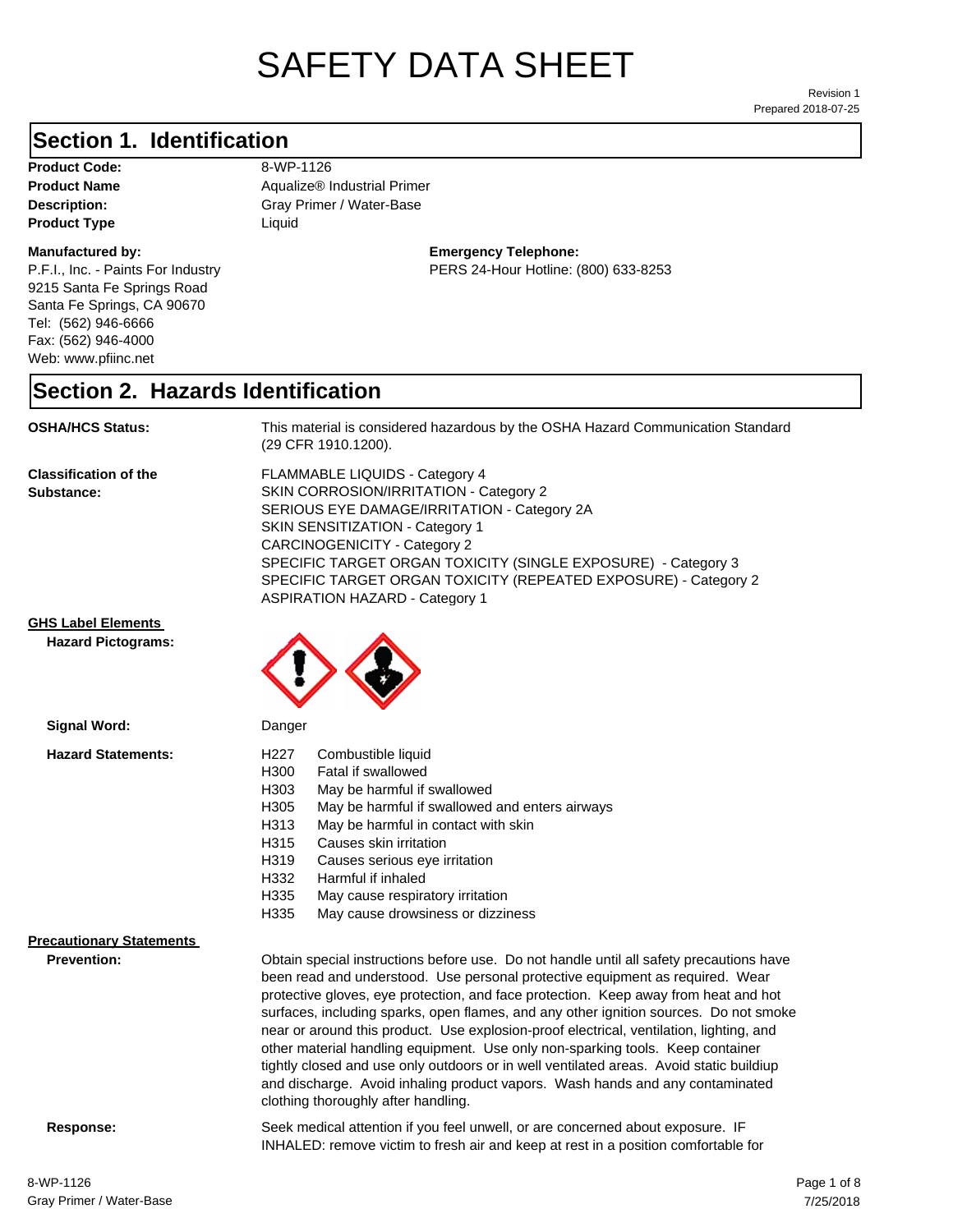| Storage & Disposal:                         | breathing. IF SWALLOWED: contact a poison control center or physician immediately.<br>Do not induce vomiting. IN CASE OF SKIN OR HAIR CONTACT: remove all<br>contaminated clothing, and wash skin with soap and water. If irritation or rash occurs,<br>get medical attention. IF IN EYES: rinse with copious amounts of water for several<br>minutes. Remove contact lenses, if present and easy to do so. If eye irritation persists,<br>seek medical attention.<br>Store in a locked and secure environment. Store in a cool, well ventilated area away<br>from direct sunlight and heat. Dispose of contents and container in accordance with all<br>local, regional, state, and federal regulations.                                                                                                                                                                                                                                                                                                                |
|---------------------------------------------|--------------------------------------------------------------------------------------------------------------------------------------------------------------------------------------------------------------------------------------------------------------------------------------------------------------------------------------------------------------------------------------------------------------------------------------------------------------------------------------------------------------------------------------------------------------------------------------------------------------------------------------------------------------------------------------------------------------------------------------------------------------------------------------------------------------------------------------------------------------------------------------------------------------------------------------------------------------------------------------------------------------------------|
| <b>Supplemental Label</b><br>Elements:      | Ensure adequate ventilation at all times when using this product and when sanding the<br>dried film. Wear an appropriate, NIOSH approved particulate respirator. Follow all<br>respirator manufacturer's directions for proper use. Abrading or sanding this product's<br>dried film may release crystalline silica which has been shown to cause lung damage<br>and may cause cancer following long term exposure. Rags, sandpaper, steel wool,<br>and other abrading materials or waste containing this product may spontaneously<br>combust when improperly disposed of. Product contains solvents which can cause<br>permanent brain and nervous system damage. Intentional misuse by concentrating<br>and inhaling the contents of this product can be harmful or fatal. Do not transfer<br>contents to another container.<br>PROPOSITION 65 WARNING: this product contains chemicals known to the State of<br>California to cause cancer and birth defects or other reproductive harm.<br>FOR INDUSTRIAL USE ONLY. |
| <b>Hazards not otherwise</b><br>classified: | None known.                                                                                                                                                                                                                                                                                                                                                                                                                                                                                                                                                                                                                                                                                                                                                                                                                                                                                                                                                                                                              |

## **Section 3. Composition/Information on Ingredients**

| Chemical Name / CAS No                                  |  |
|---------------------------------------------------------|--|
| Talc<br>14807-96-6<br>10 to 20%                         |  |
| Ethylene Glycol Monobutyl Ether<br>111-76-2<br>5 to 10% |  |
| Vapor Pressure: .11 kPa                                 |  |
| Calcium Carbonate<br>1317-65-3<br>1 to 5%               |  |
| <b>Titanium Dioxide</b><br>13463-67-7<br>1 to 5%        |  |

### **Section 4. First Aid Measures**

| <b>Description of First Aid Measures</b> |                                                                                                                                                                                                                                                                                                                                                                                                                                                                                                                                                           |
|------------------------------------------|-----------------------------------------------------------------------------------------------------------------------------------------------------------------------------------------------------------------------------------------------------------------------------------------------------------------------------------------------------------------------------------------------------------------------------------------------------------------------------------------------------------------------------------------------------------|
| <b>Eve Contact:</b>                      | Immediately flush eyes with copious amounts of water. Remove any contact lenses.<br>Rinse for at least 10 minutes. Get medical attention. Chemical burns must be treated<br>promptly by a physician.                                                                                                                                                                                                                                                                                                                                                      |
| Inhalation:                              | Remove victim to fresh air and maintain in a rest position comfortable for breathing. If<br>fumes are still present, all rescuers should wear appropriate respirators. If victim<br>exhibits irregular breathing, trained personnel should provide artificial respiration or<br>oxygen. Mouth-to-mouth resuscitation may be dangerous. If necessary, contact a<br>poison control center or physician immediately. If victim is unconscious, place in a<br>recovery position and seek medical help immediately. Maintain an open airway for the<br>victim. |
| <b>Skin Contact:</b>                     | Wash affected areas with soap and water. Remove contaminated clothing and shoes.<br>Continue to rinse the affected area for at least ten minutes. Get medical attention if<br>discomfort continues. Avoid further exposure in the event of any symptoms or                                                                                                                                                                                                                                                                                                |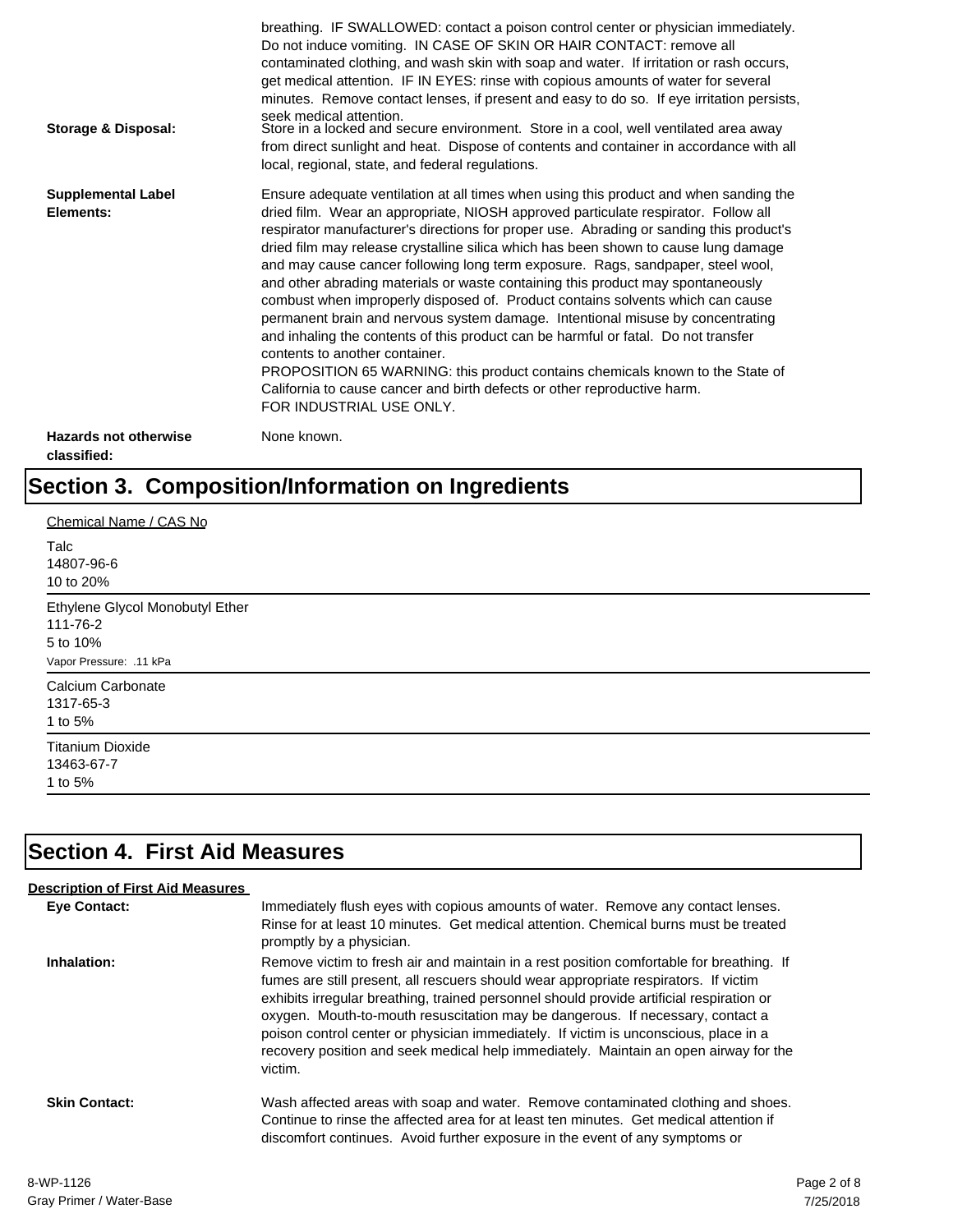|                                                     | complaints.                                                                                                                                                                                                                                                                                                                                                                                                                                                                                                                                                                                                                                                                                                                                                                                                                           |
|-----------------------------------------------------|---------------------------------------------------------------------------------------------------------------------------------------------------------------------------------------------------------------------------------------------------------------------------------------------------------------------------------------------------------------------------------------------------------------------------------------------------------------------------------------------------------------------------------------------------------------------------------------------------------------------------------------------------------------------------------------------------------------------------------------------------------------------------------------------------------------------------------------|
| Ingestion:                                          | If product is ingested, contact a poison control center or a physician immediately. Do<br>not induce vomitting. Rinse mouth with water and remove dentures, if any. Remove<br>victim to fresh air and keep at rest in a comfortable position to facilitate breathing. If<br>the victim is conscious and the product has been swallowed, provide small quantities of<br>water to drink. Cease if the victim feels sick, as vomitting may be dangerous.<br>Aspiration hazard if swallowed. This product can enter the lungs and cause damage.<br>If vomitting occurs, the head should be kept low so that vomit does not enter the lungs.<br>Never administer anything by mouth to an unconscious person. If unconscious, place<br>in a recovery position while medical attention is sought. Maintain an open airway for<br>the victim. |
| <b>Potential Acute Health Effects</b>               |                                                                                                                                                                                                                                                                                                                                                                                                                                                                                                                                                                                                                                                                                                                                                                                                                                       |
| <b>Eye Contact:</b>                                 | Causes serious eye irritation.                                                                                                                                                                                                                                                                                                                                                                                                                                                                                                                                                                                                                                                                                                                                                                                                        |
| Inhalation:                                         | Can cause central nervous system depression. May cause drowsiness and dizziness<br>as well as respiratory irritation.                                                                                                                                                                                                                                                                                                                                                                                                                                                                                                                                                                                                                                                                                                                 |
| <b>Skin Contact:</b>                                | Causes skin irritation. May cause an allergic skin reaction.                                                                                                                                                                                                                                                                                                                                                                                                                                                                                                                                                                                                                                                                                                                                                                          |
| Ingestion:                                          | Can cause central nervous system depression. May be fatal if swallowed and allowed<br>to enter airways. Irritating to mouth, throat and stomach.                                                                                                                                                                                                                                                                                                                                                                                                                                                                                                                                                                                                                                                                                      |
| Over-Exposure Signs & Symptoms                      |                                                                                                                                                                                                                                                                                                                                                                                                                                                                                                                                                                                                                                                                                                                                                                                                                                       |
| <b>Eye Contact:</b>                                 | Adverse symptoms may include: pain or irritation, watering, redness.                                                                                                                                                                                                                                                                                                                                                                                                                                                                                                                                                                                                                                                                                                                                                                  |
| Inhalation:                                         | Adverse symptoms may include: respiratory tract irritation, coughing, nausea or<br>vomiting, headache, drowsiness or fatigue, dizziness or vertigo, unconsciousness.                                                                                                                                                                                                                                                                                                                                                                                                                                                                                                                                                                                                                                                                  |
| <b>Skin Contact:</b>                                | Adverse symptoms may include: irritation, redness.                                                                                                                                                                                                                                                                                                                                                                                                                                                                                                                                                                                                                                                                                                                                                                                    |
| Ingestion:                                          | Adverse symptoms may include: nausea, vomiting.                                                                                                                                                                                                                                                                                                                                                                                                                                                                                                                                                                                                                                                                                                                                                                                       |
|                                                     | <u>Indication of immediate medical attention and special treatment needed</u>                                                                                                                                                                                                                                                                                                                                                                                                                                                                                                                                                                                                                                                                                                                                                         |
| <b>Notes to Physician:</b>                          | Treat symptomatically. Contact poison treatment specialists if large quantities have<br>been ingested or inhaled.                                                                                                                                                                                                                                                                                                                                                                                                                                                                                                                                                                                                                                                                                                                     |
| <b>Specific Treatments:</b>                         | None specified.                                                                                                                                                                                                                                                                                                                                                                                                                                                                                                                                                                                                                                                                                                                                                                                                                       |
| <b>Protection of First Aid</b><br><b>Providers:</b> | No action should be taken involving any personal risk or without proper training. If<br>fumes are still present, rescuers should wear appropriate respirators or a self<br>contained breathing apparatus. Mouth-to-mouth resuscitation may be dangerous for<br>the first aid provider. Wash all contaminated clothing with soap and water before<br>removal.                                                                                                                                                                                                                                                                                                                                                                                                                                                                          |

# **Section 5. Fire Fighting Measures**

| <b>Extinguishing Media</b>                        |                                                                                                                                                                                                                                                                                                                                                                              |
|---------------------------------------------------|------------------------------------------------------------------------------------------------------------------------------------------------------------------------------------------------------------------------------------------------------------------------------------------------------------------------------------------------------------------------------|
| Suitable Media:                                   | Dry chemical, CO2, water spray (fog), foam, dry sand.                                                                                                                                                                                                                                                                                                                        |
| Unsuitable Media:                                 | Do not use water jet.                                                                                                                                                                                                                                                                                                                                                        |
| <b>Specific Hazards:</b>                          | Combustible liquid. Closed containers may explode when exposed to extreme heat as<br>a result of buildup of steam. Keep containers tightly closed and isolate from heat,<br>electrical equipment, sparks, and open flames. No unusual fire or explosion hazards<br>noted.                                                                                                    |
| <b>Special Firefighting</b><br><b>Procedures:</b> | Water may be used to cool closed containers to prevent pressure buildup and possible<br>autoignition or explosion. Evacuate area and fight fire from safe distance. Containers<br>may explode when heated. Firefighters should wear appropriate protective equipment<br>and self-contained breathing apparatus with a full face-piece operated in positive<br>pressure mode. |

#### **Section 6. Accidental Release Measures**

| <b>Environmental Precautions:</b> | Avoid dispersal of spilled material and runoff from contacting soil, waterways, drains,<br>and sewers. Inform the relevant authorities if the product has caused environmental<br>pollution. |  |  |
|-----------------------------------|----------------------------------------------------------------------------------------------------------------------------------------------------------------------------------------------|--|--|
| Steps to be Taken if Material     | Contain spilled liquid with sand or earth. Do not use combustible materials such as                                                                                                          |  |  |
| 0.1117.112                        |                                                                                                                                                                                              |  |  |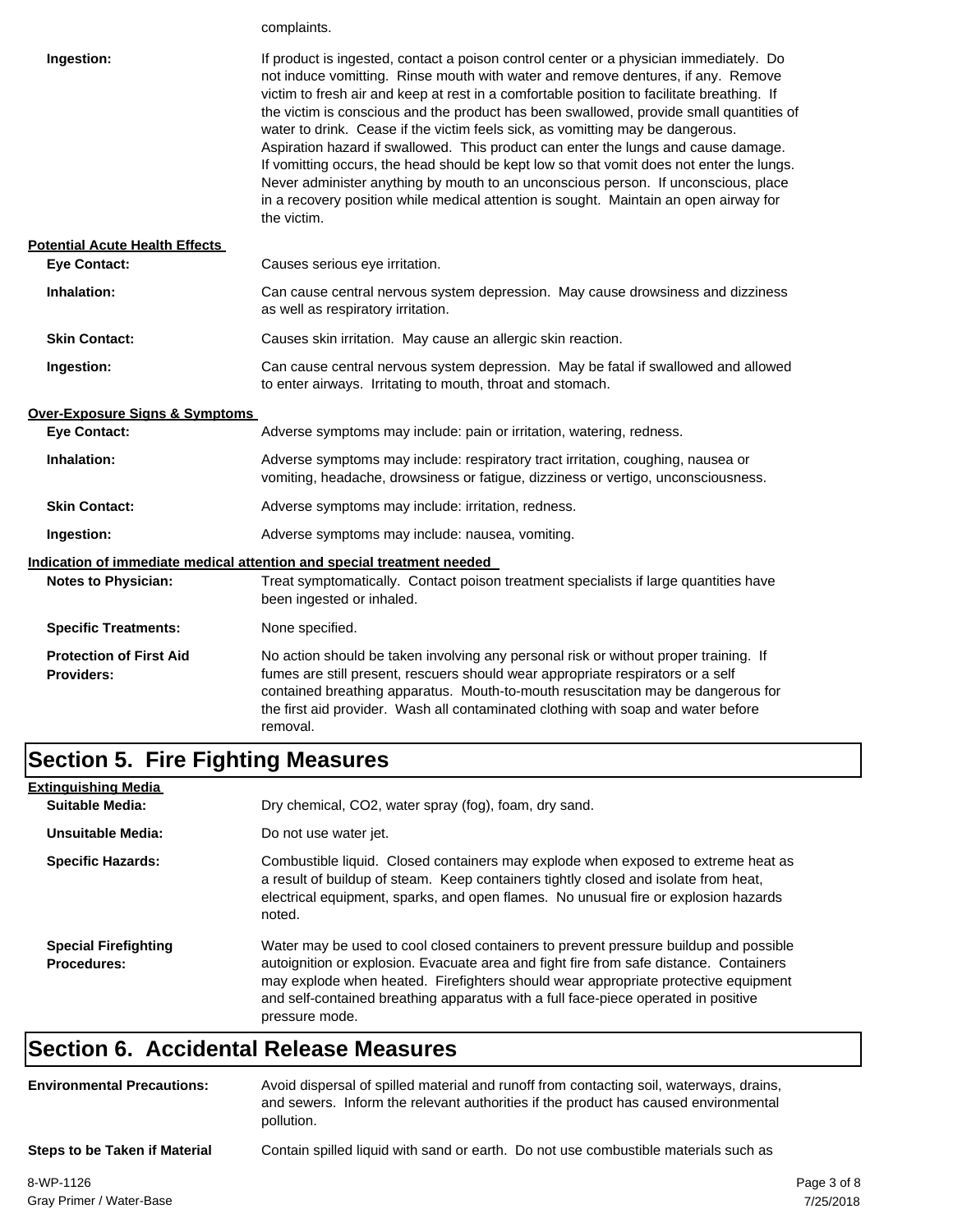| is Released or Spilled: | sawdust. Eliminate all ignition sources and use explosion-proof equipment. Place<br>material in a container and dispose of according to local, regional, state, and federal<br>regulations. Ventilate area and remove product with inert absorbent and non-sparking<br>tools. Do not incinerate closed containers.                                                                                                                                                                                                                                                                  |
|-------------------------|-------------------------------------------------------------------------------------------------------------------------------------------------------------------------------------------------------------------------------------------------------------------------------------------------------------------------------------------------------------------------------------------------------------------------------------------------------------------------------------------------------------------------------------------------------------------------------------|
| <b>Small Spills:</b>    | Stop leak if doing so can be done without risk. Remove containers from spill area.<br>Use non-sparking tools. Dilute with water and mop up if water-soluble. If not<br>water-soluble, absorb with inert dry material and place in appropriate waste container.<br>Dispose of via a licensed waste disposal contractor.                                                                                                                                                                                                                                                              |
| Large Spills:           | Stop leak if doing so can be done without risk. Remove containers from spill area.<br>Use non-sparking tools. Approach the release from upwind. Prevent entry into<br>sewers, waterways, basements, or confined areas. Wash spillages into an effluent<br>treatment plant or proceed as follows: contain and collect spillage with inert absorbent<br>materials and place in a container for disposal according to local regulations. Dispose<br>of via a licensed waste disposal contractor. See Section 1 for emergency contact<br>information and Section 13 for waste disposal. |

#### **Section 7. Handling and Storage**

**Handling:** Wash thoroughly after handling. Eating, drinking, and smoking should be prohibited in areas where this material is handled, stored, and processed. Wash hands and face before eating or drinking. Remove contaminated clothing and launder before reuse. Use only with adequate ventilation. Follow all SDS and label precautions even after container is emptied, as it may retain product residues. Avoid breathing fumes, vapors, or mist. Avoid contact with eyes, skin, and clothing.

Storage: Store in a dry, cool, well ventilated place. Keep container tightly closed while not in use. Isolate from heat, electrical equipment, sparks, and open flame. Do not store above 120 degrees Fahrenheit. Protect from heat, moisture, and foreign materials.

#### **Section 8. Exposure Controls/Personal Protection**

| Chemical Name / CAS No<br>Talc<br>14807-96-6<br>10 to 20%                             | <b>OSHA Exposure Limits</b><br>20 mppcf                                                                                                                                                                                                                                                                                             | <b>Other Exposure Limits</b><br><b>ACGIH Exposure Limits</b><br>$2$ mg/m $3$                                                                                                                                                                                                                                                                     |             |
|---------------------------------------------------------------------------------------|-------------------------------------------------------------------------------------------------------------------------------------------------------------------------------------------------------------------------------------------------------------------------------------------------------------------------------------|--------------------------------------------------------------------------------------------------------------------------------------------------------------------------------------------------------------------------------------------------------------------------------------------------------------------------------------------------|-------------|
| Ethylene Glycol Monobutyl<br>Ether<br>111-76-2<br>5 to 10%<br>Vapor Pressure: .11 kPa | 50 ppm                                                                                                                                                                                                                                                                                                                              | 20 ppm                                                                                                                                                                                                                                                                                                                                           |             |
| Calcium Carbonate<br>1317-65-3<br>1 to 5%                                             | 15 mg/m3                                                                                                                                                                                                                                                                                                                            | 10 mg/m3                                                                                                                                                                                                                                                                                                                                         |             |
| <b>Titanium Dioxide</b><br>13463-67-7<br>1 to 5%                                      | $5$ mg/m $3$                                                                                                                                                                                                                                                                                                                        | 10 mg/m3                                                                                                                                                                                                                                                                                                                                         |             |
| <b>Engineering Controls:</b>                                                          |                                                                                                                                                                                                                                                                                                                                     | Use process enclosures, local exhaust ventilation, or other engineering controls to<br>keep worker exposure to airborne contaminants below any recommended or statutory<br>limits. The engineering controls also need to keep gas, vapor, or dust concentrations<br>below any lower explosive limits. Use explosion-proof ventilation equipment. |             |
| <b>Environmental Controls:</b>                                                        | Emissions from ventilation or work process equipment should be checked to ensure<br>they comply with the requirements of environmental protection legislation. In some<br>cases, fume scrubbers, filters, and other engineering modifications to the process<br>equipment may be required to reduce emissions to acceptable levels. |                                                                                                                                                                                                                                                                                                                                                  |             |
| <b>Respiratory Protection:</b>                                                        |                                                                                                                                                                                                                                                                                                                                     | Use a properly fitted, air-purifying or air-fed respirator complying with an approved<br>standard if a risk assessment indicates this is necessary. Respiratory protection<br>programs that meet OSHA 1910.134 and ANSI Z88.2 requirements must be followed                                                                                      |             |
| 8-WP-1126                                                                             |                                                                                                                                                                                                                                                                                                                                     |                                                                                                                                                                                                                                                                                                                                                  | Page 4 of 8 |
| Croy Drimor / Water Roco                                                              |                                                                                                                                                                                                                                                                                                                                     |                                                                                                                                                                                                                                                                                                                                                  | 7/25/2010   |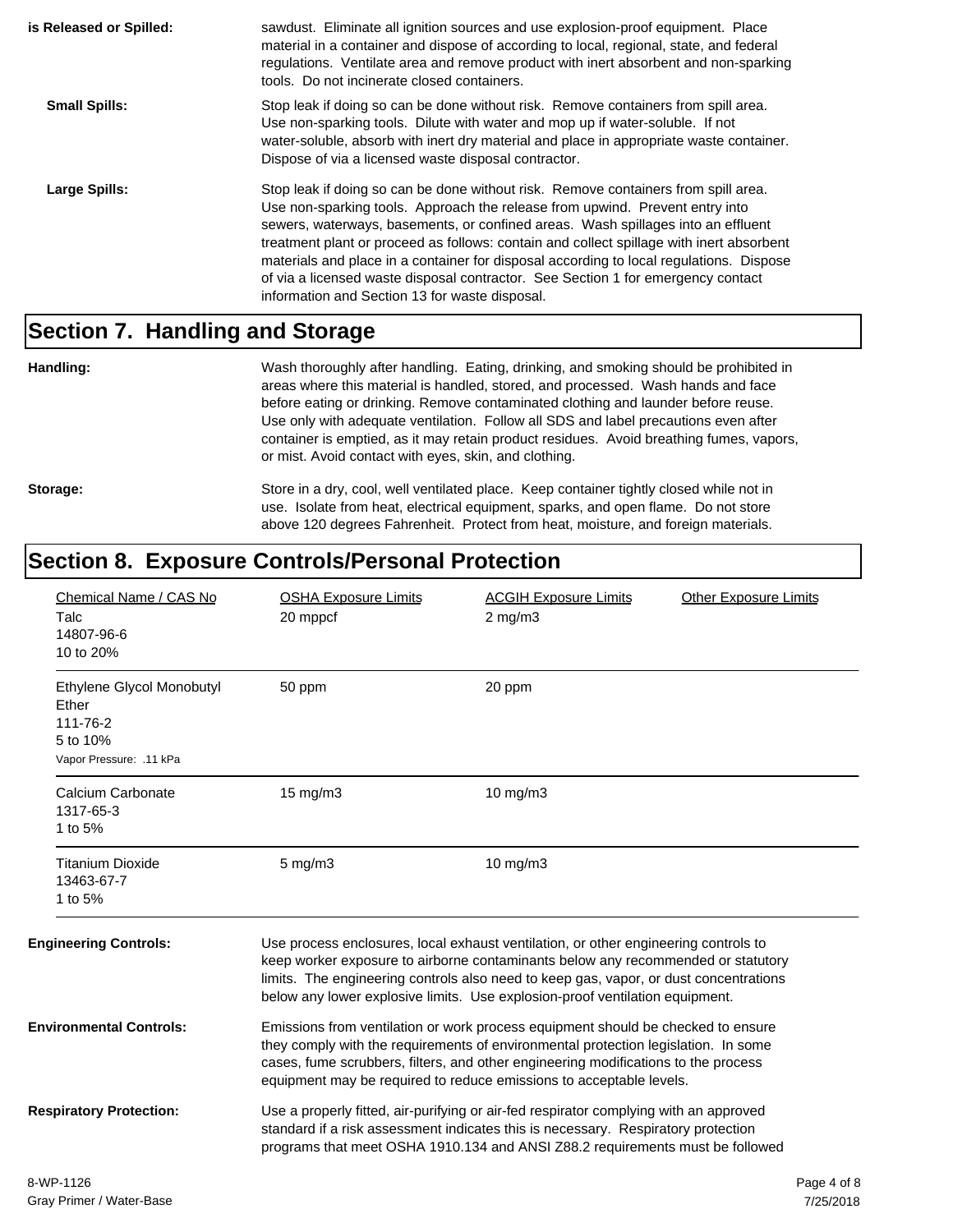| <b>Skin Protection:</b>   | when workplace conditions warrant a respirator's use. A NIOSH/MSHA approved<br>respirator with an organic vapor cartridge may be permissible under circumstances<br>where airborne concentrations are expected to exceed exposure limits. Protection<br>provided by air purifying respirators is limited. Use a positive pressure, air supplied<br>respirator if there is any potential for an uncontrolled release, exposure levels are not<br>known, or in any circumstances where air purifying respirators may not provide<br>adequate protection.<br>Use impervious, chemical resistant gloves to prevent prolonged skin contact and<br>absorption of material through the skin. Nitrile or neoprene gloves may afford<br>adequate protection. Personal protective equipment for the body should be selected<br>based on the task being performed and the risks involved, and should be approved by<br>a specialist before handling this product. Where there is a risk of ignition from static<br>electricity, wear anti-static protective clothing. For best protection, the clothing should<br>include anti-static boots, gloves, and overalls. Appropriate footwear should always be<br>used. |
|---------------------------|--------------------------------------------------------------------------------------------------------------------------------------------------------------------------------------------------------------------------------------------------------------------------------------------------------------------------------------------------------------------------------------------------------------------------------------------------------------------------------------------------------------------------------------------------------------------------------------------------------------------------------------------------------------------------------------------------------------------------------------------------------------------------------------------------------------------------------------------------------------------------------------------------------------------------------------------------------------------------------------------------------------------------------------------------------------------------------------------------------------------------------------------------------------------------------------------------------|
| <b>Eye Protection:</b>    | Safety eyewear, such as splash goggles or a full face shield, should be worn at all<br>times to protect against splashes of liquids.                                                                                                                                                                                                                                                                                                                                                                                                                                                                                                                                                                                                                                                                                                                                                                                                                                                                                                                                                                                                                                                                   |
| <b>Hygienic Measures:</b> | Wash thoroughly with soap and water before eating, drinking, or smoking. Remove<br>contaminated clothing immediately and launder before reuse.                                                                                                                                                                                                                                                                                                                                                                                                                                                                                                                                                                                                                                                                                                                                                                                                                                                                                                                                                                                                                                                         |

### **Section 9. Physical and Chemical Properties**

| <b>Physical State:</b>        | Liquid                      |
|-------------------------------|-----------------------------|
| Odor:                         | Solvent odor                |
|                               |                             |
| Vapor Density                 | Heavier than air            |
| <b>Vapor Density</b>          | 3.94                        |
| Vapor Pressure                | 7 mmHg                      |
| <b>Evaporation Rate</b>       | Slower than ether           |
| <b>Boiling Point</b>          | 171 C                       |
| Specific Gravity (SG)         | 1.248                       |
| Material VOC (Lb / Gal)       | 1.22                        |
| Material VOC $(g/L)$          | 146.49                      |
| Coating VOC (Lb/Gal)          | 2.29                        |
| Coating VOC (g/L)             | 273.85                      |
| Flash Point:                  | 61 Celsius (142 Fahrenheit) |
| Autoignition:                 | Not available               |
| LEL: I                        | $1.1\%$                     |
| UEL:                          | 10.6 %                      |
| <b>Partition Coefficient.</b> | Not available               |
| n-octanol/water:              |                             |
| Auto-ignition temperature:    | Not available               |
|                               |                             |

## **Section 10. Stability and Reactivity**

| <b>Conditions to Avoid:</b>      | Avoid temperatures above 120 degrees Fahrenheit. Avoid all possible sources of<br>ignition. Do not pressurize, cut, weld, braze, drill, or expose containers to heat. Do not<br>allow vapor to accumulate in low or confined areas. Avoid contact with strong acid and<br>strong bases. |  |
|----------------------------------|-----------------------------------------------------------------------------------------------------------------------------------------------------------------------------------------------------------------------------------------------------------------------------------------|--|
| Incompatibility:                 | Incompatible with strong oxidizing agents.                                                                                                                                                                                                                                              |  |
| <b>Hazardous Decomposition:</b>  | By open flame, carbon monoxide and carbon dioxide. When heated to decomposition,<br>product emits acrid smoke and irritating fumes. Contains solvents which may form<br>carbon monoxide, carbon dioxide, and formaldehyde.                                                              |  |
| <b>Hazardous Polymerization:</b> | Will not occur under normal conditions.                                                                                                                                                                                                                                                 |  |
| Stability:                       | The product is stable.                                                                                                                                                                                                                                                                  |  |
|                                  |                                                                                                                                                                                                                                                                                         |  |

#### **Section 11. Toxicological Information**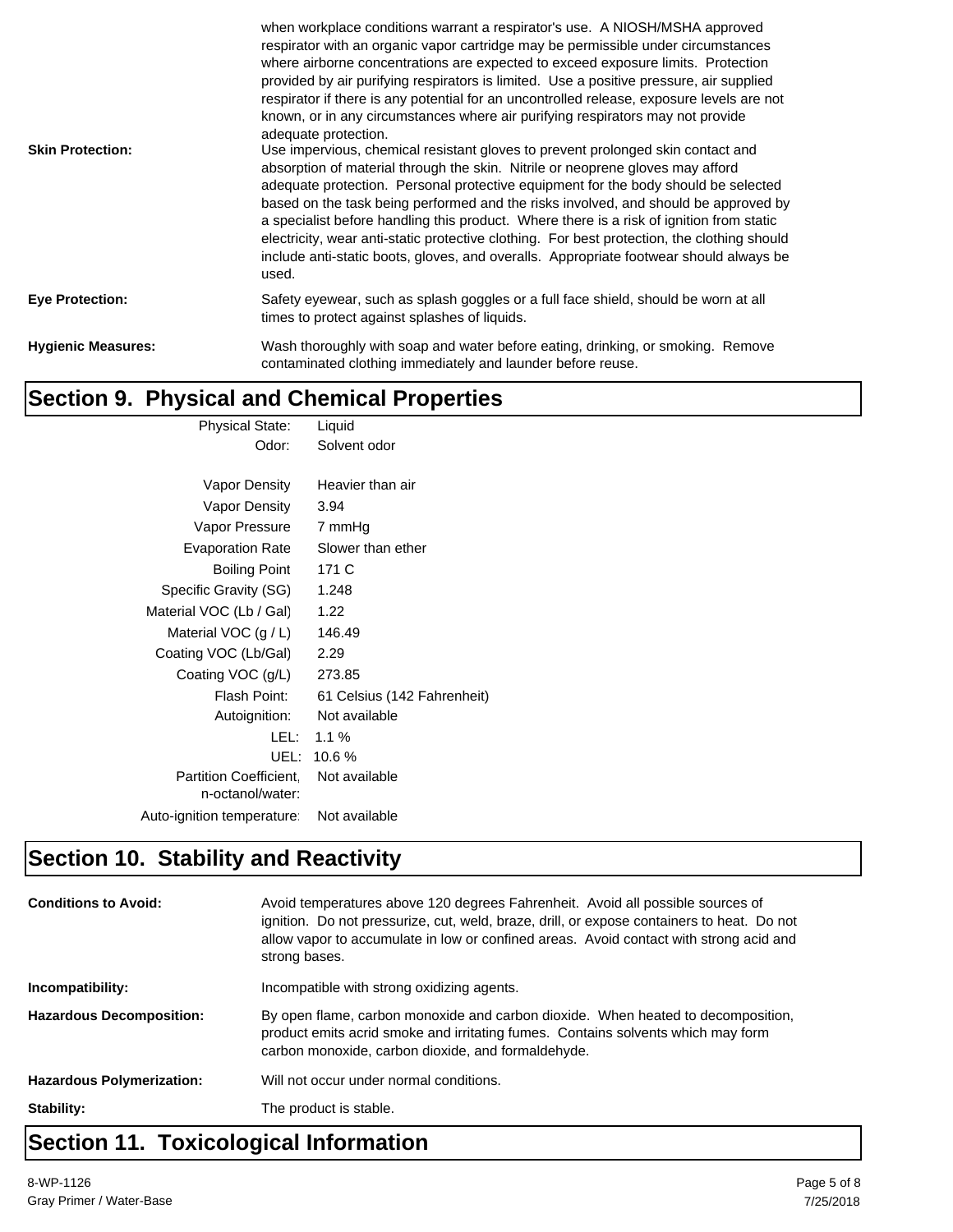| <b>Effects of Over-Exposure</b> |                                                                                                                                                                                                                                                                                                                                                                                                                                                                                                                                                                                                                                                                                                                                                                                                                                                                                                                                                                                                                                                                                                                                                                                                                                                                                                                                                                                                                      |  |  |
|---------------------------------|----------------------------------------------------------------------------------------------------------------------------------------------------------------------------------------------------------------------------------------------------------------------------------------------------------------------------------------------------------------------------------------------------------------------------------------------------------------------------------------------------------------------------------------------------------------------------------------------------------------------------------------------------------------------------------------------------------------------------------------------------------------------------------------------------------------------------------------------------------------------------------------------------------------------------------------------------------------------------------------------------------------------------------------------------------------------------------------------------------------------------------------------------------------------------------------------------------------------------------------------------------------------------------------------------------------------------------------------------------------------------------------------------------------------|--|--|
| <b>Eye Contact:</b>             | Causes serious eye irritation.                                                                                                                                                                                                                                                                                                                                                                                                                                                                                                                                                                                                                                                                                                                                                                                                                                                                                                                                                                                                                                                                                                                                                                                                                                                                                                                                                                                       |  |  |
| <b>Skin Contact:</b>            | Prolonged or repeated skin contact may cause irritation. Allergic reactions are<br>possible.                                                                                                                                                                                                                                                                                                                                                                                                                                                                                                                                                                                                                                                                                                                                                                                                                                                                                                                                                                                                                                                                                                                                                                                                                                                                                                                         |  |  |
| Inhalation:                     | Harmful if inhaled. High gas, vapor, mist, or dust concentrations may be harmful if<br>inhaled. Avoid breathing fumes, spray, vapors, or mist. May cause headaches and<br>dizziness. High vapor concentrations are irritating to the eyes, nose, throat, and lungs.<br>Prolonged or excessive inhalation may cause respiratory tract irritation.                                                                                                                                                                                                                                                                                                                                                                                                                                                                                                                                                                                                                                                                                                                                                                                                                                                                                                                                                                                                                                                                     |  |  |
| Ingestion:                      | Harmful or fatal if swallowed. Aspiration hazard if swallowed; can enter lungs and<br>cause damage.                                                                                                                                                                                                                                                                                                                                                                                                                                                                                                                                                                                                                                                                                                                                                                                                                                                                                                                                                                                                                                                                                                                                                                                                                                                                                                                  |  |  |
| <b>Chronic Hazards:</b>         | High concentrations may lead to central nervous system effects (drowsiness,<br>dizziness, nausea, headaches, paralysis, burred vision) and damage. Reports have<br>associated repeated and prolonged occupational overexposure to solvents with<br>permanent brain and nervous system damage. Contains carbon black pigment.<br>Chronic inflammation, lung fibrosis, and lung tumors have been observed in<br>experimental tests involving rats exposed to excessive concentrations of carbon black<br>and several insoluble dust particles for long periods of time. Tumors have not been<br>observed in other species under similar circumstances. Epidemiological studies of<br>North American workers show no evidence of clinically significant negative health<br>effects from occupational exposure to carbon black. Carbon black is listed as a Group<br>2B - Possibly Carcinogenic to Humans, by IARC and is proposed to be listed as A4 -<br>Not Classified as a Human Carcinogen by the American Conference of Governmental<br>Industrial Hygienists. Significant exposure is unlikely during typical application of this<br>product by roller or brush. Risk of overexposure depends on the duration and level of<br>exposure to dust from such processes as repeated sanding of dried surfaces, or<br>inhalation of spray mist, and the actual concentration of carbon black in the product<br>formula. |  |  |
|                                 | Product contains titanium dioxide, which is listed as a Group 2B - Possibly<br>Carcinogenic to Humans by IARC. No significant exposure to titanium dioxide is<br>anticipated while using this product, in which titanium dioxide is bound to other<br>materials including resin and other pigments, during brush or rolling application.<br>Overexposure risks depend on duration and level of exposure to dust, such as from<br>repeated sanding of this product's dried film, or inhalation of spray mist, and the actual<br>concentration of titanium dioxide in the product formula. For additional information,<br>refer to IARC Monograph, Volume 93, 2010.                                                                                                                                                                                                                                                                                                                                                                                                                                                                                                                                                                                                                                                                                                                                                    |  |  |
| <b>Primary Routes of Entry:</b> | Eye contact, ingestion, inhalation, absorption through the skin, skin contact.                                                                                                                                                                                                                                                                                                                                                                                                                                                                                                                                                                                                                                                                                                                                                                                                                                                                                                                                                                                                                                                                                                                                                                                                                                                                                                                                       |  |  |
| <b>Acute Toxicity Values:</b>   | Acute effects of this product have not been tested. Available data on individual<br>components, if any, will be listed below.                                                                                                                                                                                                                                                                                                                                                                                                                                                                                                                                                                                                                                                                                                                                                                                                                                                                                                                                                                                                                                                                                                                                                                                                                                                                                        |  |  |

#### **Section 12. Ecological Information**

**Ecological Information:** Product is a mixture of listed components.

#### **Section 13. Disposal Information**

**Disposal Considerations:** The generation of waste should be avoided or minimized wherever possible. Disposal of this product, solutions, and any by-products should at all times comply with relevant environmental protection regulations and waste disposal regulations, in addition to any local or regional restrictions which may be in effect. Surplus and non-recyclable products should be disposed of via a licensed waste disposal contractor. Waste should not be disposed of untreated to the sewer unless fully compliant with the requirements of all authorities with jurisdiction. Waste packaging should be recycled whenever possible. Incineration or landfill should only be considered when recycling is not feasible. Take care when handling empty containers as they may retain some residual product. Vapor from residue may create a flammable or explosive atmosphere within the used container. Do not expose empty containers to heat or sparks, and do not weld, cut, or grind used containers unless they have been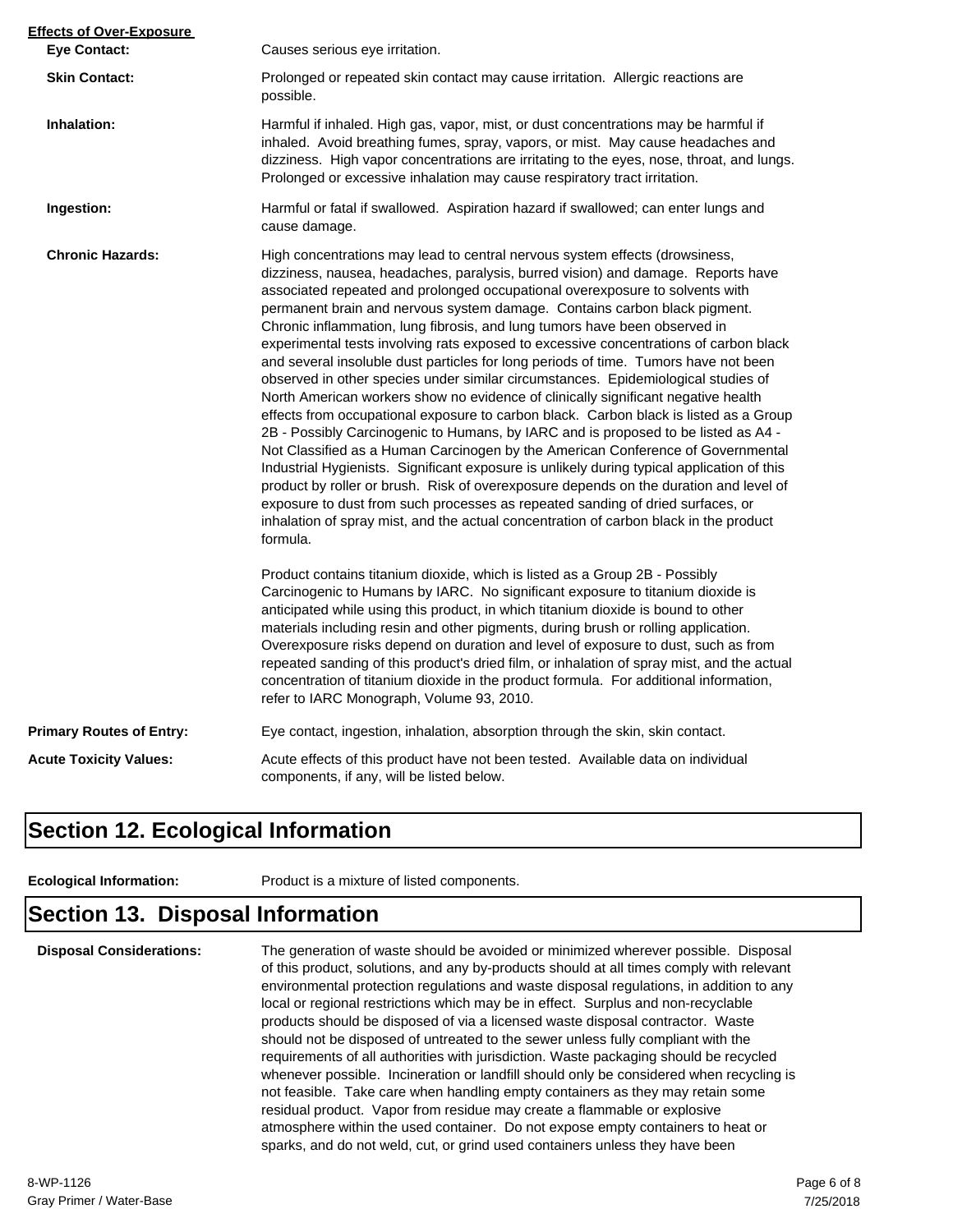thoroughly cleaned. Avoid contact of spilled material with soil, waterways, drains, and sewer systems.

#### **Section 14. Transport Information**

|                          | Domestic (US DOT)        | <b>International (IMDG)</b> | Air (IATA)               | Canada (TDG)             |
|--------------------------|--------------------------|-----------------------------|--------------------------|--------------------------|
| <b>UN Number:</b>        | Not Regulated            | Not Regulated               | Not Regulated            | Not Regulated            |
| <b>UN Shipping Name:</b> |                          | ۰                           | -                        | $\overline{\phantom{0}}$ |
| <b>Hazard Class:</b>     | $\overline{\phantom{a}}$ | ۰                           | $\overline{\phantom{0}}$ | ٠                        |
| <b>Packing Group:</b>    | $\overline{\phantom{a}}$ | $\overline{\phantom{a}}$    | $\overline{\phantom{0}}$ | $\overline{\phantom{0}}$ |
| <b>Limited Quantity:</b> | $\overline{\phantom{0}}$ | ۰                           | $\overline{\phantom{0}}$ | ٠                        |
|                          |                          |                             |                          |                          |

**Special Considerations:** The presence of a shipping description for a particular mode of transport does not indicate that the product is packaged suitably for that mode of transport. All packaging should be reviewed for suitability prior to shipment, so that compliance with applicable regulations can be ensured. Compliance with all applicable regulations is the sole responsibility of the person offering the product for transport. Persons loading and unloading dangerous goods should be trained in all the risks associated with the substances at hand, and on all actions to be taken in case of an emergency situation.

#### **Section 15. Regulatory Information**

| <b>U.S. Federal Regulations</b><br><b>CERCLA - SARA Hazard</b><br>Category: | This product has been reviewed according to the EPA hazard categories promulgated by<br>Sections 311 and 312 of the Superfund Amendment and Reauthorization Act of 1986,<br>known as SARA Title III, and is considered to meet the following categories under<br>applicable conditions:            |  |  |  |
|-----------------------------------------------------------------------------|----------------------------------------------------------------------------------------------------------------------------------------------------------------------------------------------------------------------------------------------------------------------------------------------------|--|--|--|
|                                                                             |                                                                                                                                                                                                                                                                                                    |  |  |  |
| <b>SARA Section 313:</b>                                                    | This product contains the following substances subject to the reporting requirements of<br>Section 313 of Title III of the Superfund Amendment and Reauthorization Act of 1986 as<br>well as 40 CFR Section 372:                                                                                   |  |  |  |
|                                                                             | 111-76-2Ethylene Glycol Monobutyl Ether<br>$5 - 10%$                                                                                                                                                                                                                                               |  |  |  |
| <b>Toxic Substances Control</b><br>Act:                                     | This product contains the following chemical substances subject to the reporting<br>requirements of TSCA 12(B) if exported from the United States:                                                                                                                                                 |  |  |  |
|                                                                             | - None                                                                                                                                                                                                                                                                                             |  |  |  |
| <b>State Regulations</b><br><b>California Proposition 65:</b>               | <b>WARNING:</b> This product can expose you to chemicals including titanium<br>dioxide, carbon black, and di-n-butyl phthalate, which are known to the State of<br>California to cause cancer and birth defects or other reproductive harm. For<br>more information, visit www.P65Warnings.ca.gov. |  |  |  |

**International Regulations**

**Canadian WHMIS:** This SDS has been prepared in accordance with Controlled Product Regulations except for the use of the 16 headings.

#### **Section 16. Other Information**